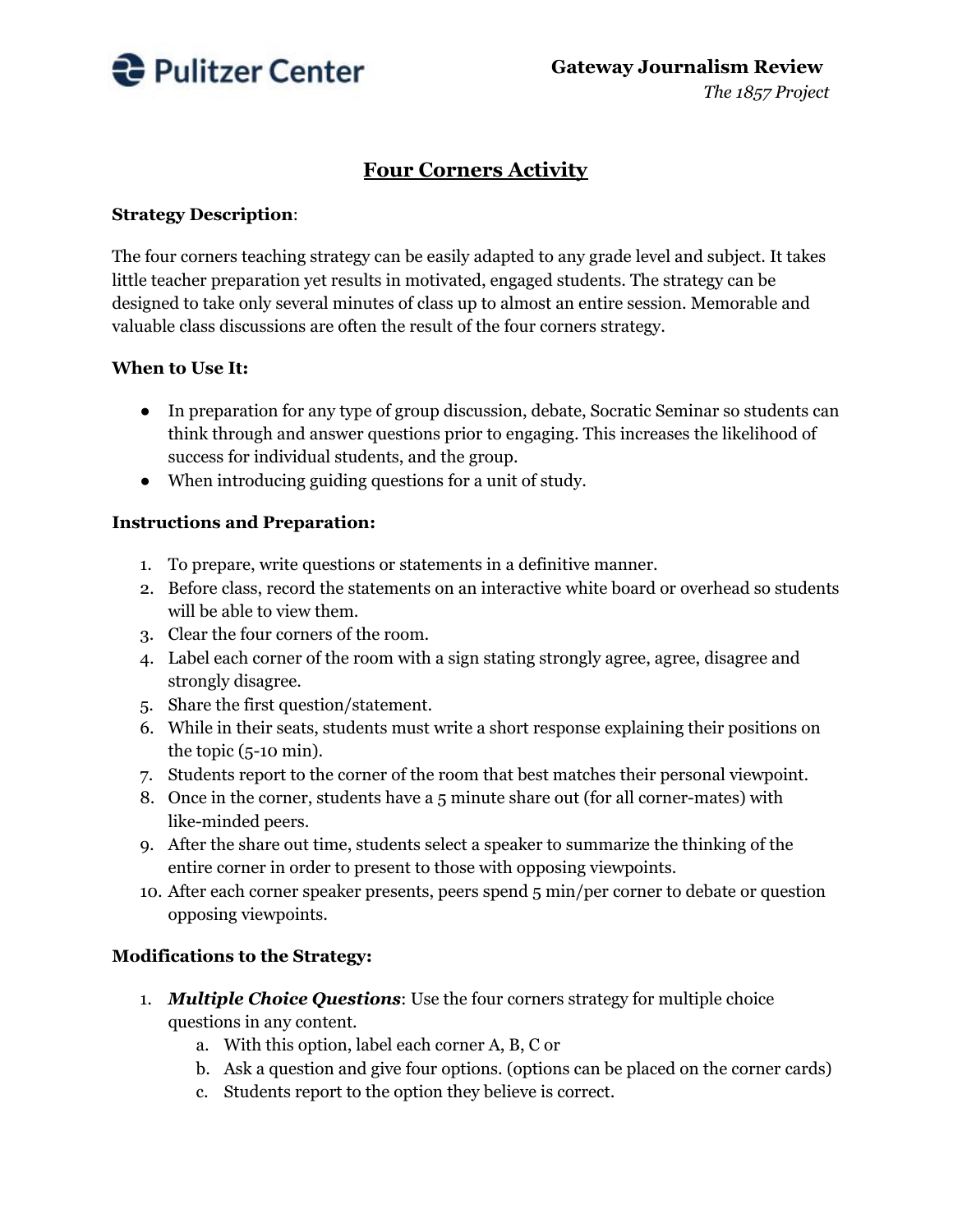

- d. All students who chose the right answer continue to play while others take their seats.
- 2. *Games***:** The four corners teaching strategy also can be adapted into a simple game format.
	- a. Label the four corners of the room one, two, three and four.
	- b. Make four slips of paper that are labeled with the corresponding numbers.
	- c. All students go to a corner of the classroom.
	- d. Teacher draws a numbered slip of paper and asks a question to the given corner.
	- e. If the students in the corner are able to answer the question correctly, students move around the room to another corner.
	- f. If the students answered incorrectly, all students in that corner must return to their seats.
	- g. Play continues until one student wins the game.

# **Sharing Out Options:**

Randomly call on students in each corner to share why they chose the given position.

- 1. Each corner's group can discuss the statement and develop a collective response to be shared.
- 2. The teacher can assign different groups to *orally debate* each other or *write a persuasive speech.*
- 3. The "agree" and "disagree" students can debate while the "strongly agree" and "strongly disagree" students do the same.
- 4. Have each group research their position and present a persuasive speech to the rest of the class supporting their position

# **Wrapping Up (Optional, 10 min):**

Have students reflect on their position post discussion, and write a brief reflection about whether they changed positions. If not, explain why. If so, explain why and provide the argument that prompted the change.

\*Repeat the process for at least 2 questions.

## **Fill in Controversial Statement/Topic:**